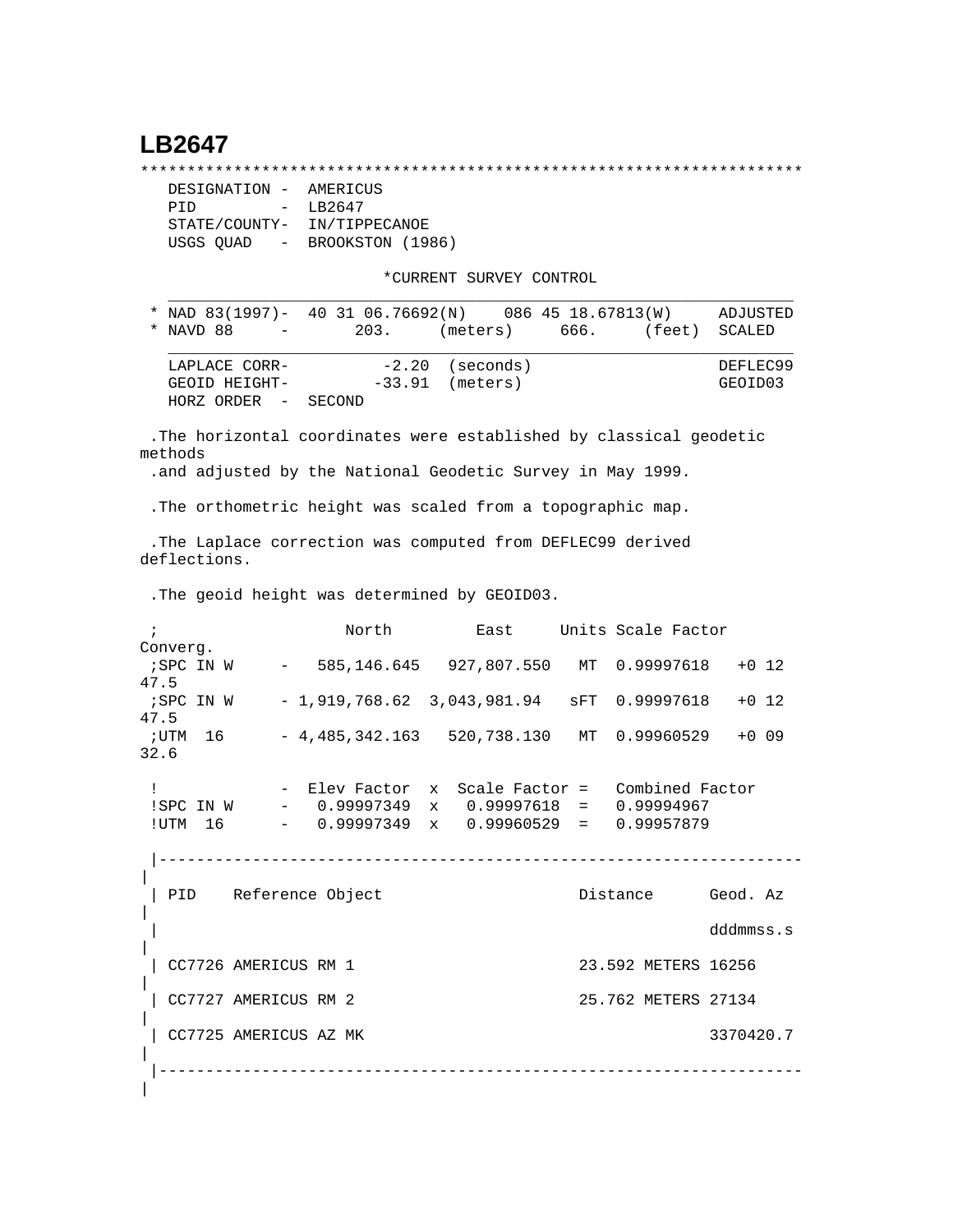## SUPERSEDED SURVEY CONTROL

|        |  | NAD 83(1986)- 40 31 06.77316(N) | 086 45 18.68957(W) AD( |  | 2 |
|--------|--|---------------------------------|------------------------|--|---|
| NAD 27 |  | $-403106.64280(N)$              | 086 45 18.66150(W) AD( |  | 2 |

 .Superseded values are not recommended for survey control. .NGS no longer adjusts projects to the NAD 27 or NGVD 29 datums. .[See file dsdata.txt](http://www.ngs.noaa.gov/cgi-bin/ds_lookup.prl?Item=HOW_SUP_DET) to determine how the superseded data were derived.

 \_U.S. NATIONAL GRID SPATIAL ADDRESS: 16TEK2073885342(NAD 83) \_MARKER: DS = TRIANGULATION STATION DISK \_SETTING: 7 = SET IN TOP OF CONCRETE MONUMENT

| HISTORY | - Date  | Condition  | Report By |  |
|---------|---------|------------|-----------|--|
| HISTORY | - 1948  | MONUMENTED | CGS       |  |
| HISTORY | $-1990$ | GOOD       | USPSOD    |  |

## STATION DESCRIPTION

DESCRIBED BY COAST AND GEODETIC SURVEY 1948 (RCB) THE STATION IS LOCATED 6 MILES SOUTHWEST OF DELPHI AND 0.5 MILE SOUTHEAST OF AMERICUS ON PROPERTY OWNED BY MR. VELDA DUBES. IT IS 320 FEET EAST OF A T-ROAD INTERSECTION, 50 FEET SOUTH OF THE CENTER OF A GRAVEL ROAD, 32 FEET NORTH OF A 20 INCH HICKORY TREE, 26 FEET SOUTHEAST OF A 15 INCH SYCAMORE TREE AND 7 FEET SOUTH OF A WHITE WITNESS POST. THE MARK PROJECTS 6 INCHES AND THE DISK IS STAMPED AMERICUS 1948.

REFERENCE MARK NO. 1 IS 77.40 FEET SOUTH OF THE STATION. IT IS 47 FEET SOUTH OF THE 20 INCH HICKORY TREE. THE MARK PROJECTS 6 INCHES AND THE DISK IS STAMPED AMERICUS NO 1 1948.

REFERENCE MARK NO. 2 IS 84.52 FEET WEST OF THE STATION. IT IS 50 FEET SOUTH OF THE CENTER OF THE GRAVEL ROAD. THE MARK PROJECTS 6 INCHES AND THE DISK IS STAMPED AMERICUS NO 2 1948.

THE AZIMUTH MARK IS 0.3 MILE NORTHWEST OF THE STATION. IT IS 96 FEET EAST OF THE NORTHEAST CORNER OF A BARN, 15 FEET EAST OF THE CENTER OF A GRAVEL ROAD, 6 FEET SOUTH OF A WHITE WITNESS POST AND 1 FOOT WEST OF A FENCE LINE. THE MARK PROJECTS 8 INCHES AND THE DISK IS STAMPED AMERICUS 1948.

TO REACH THE STATION FROM THE INTERSECTION OF STATE HIGHWAYS 39 AND 25 IN THE WEST SECTION OF DELPHI GO SOUTHWEST ON HIGHWAY 25 FOR 6.2 MILES TO AMERICUS AND A GRAVEL T-ROAD LEFT, TURN LEFT AND GO SOUTH ON THE GRAVEL ROAD FOR 0.25 MILE TO THE AZIMUTH MARK ON THE LEFT AS DESCRIBED, CONTINUE FOR 0.25 MILE TO A GRAVEL T-ROAD LEFT TURN LEFT AND GO 0.05 MILE TO THE STATION ON THE RIGHT AS DESCRIBED.

HEIGHT OF LIGHT ABOVE STATION MARK 30 METERS.

STATION RECOVERY (1990)

RECOVERY NOTE BY US POWER SQUADRON 1990 (TCR) RECOVERED IN GOOD CONDITION.